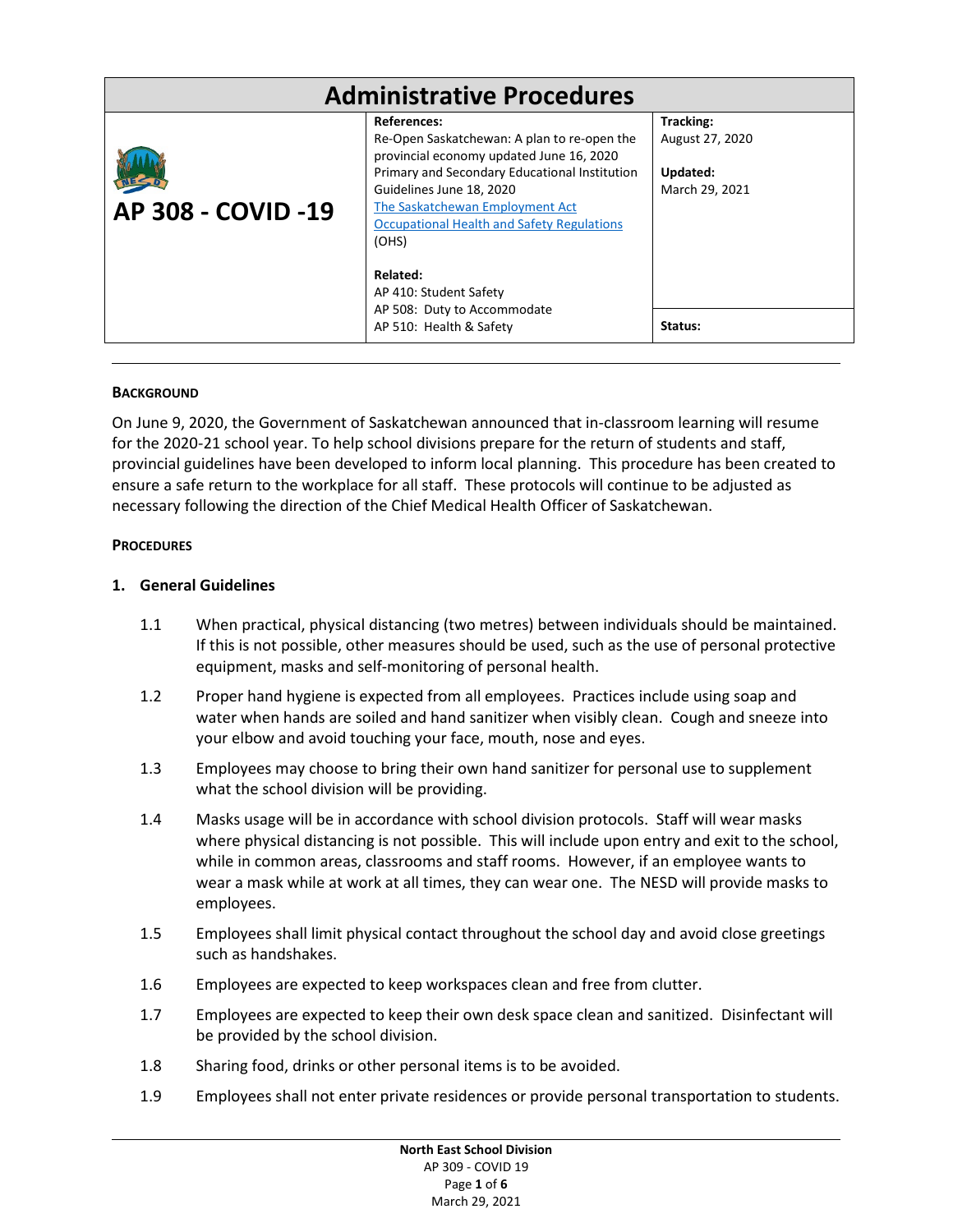1.10 Employees shall avoid unnecessary work-related travel.

## **2. Guidelines for Illness**

All employees are expected to self-monitor for COVID-19 symptoms. Employees will use the [NESD Daily](https://www.nesd.ca/covid19/NESD%20Updates/NESD%20covid19%20daily%20risk%20assessment.pdf)  [Screening Questionnaire](https://www.nesd.ca/covid19/NESD%20Updates/NESD%20covid19%20daily%20risk%20assessment.pdf) to confirm they are fit to work. This questionnaire is based on the online Saskatchewan COVID-19 Self-Assessment Tool<https://public.ehealthsask.ca/sites/COVID-19/> and may be updated at any time.

Common symptoms include:

- **Fever**
- Cough
- Headache
- Muscle and/or joint aches and pains
- Sore throat
- Chills
- Runny nose
- Nasal congestion
- **Conjunctivitis**
- Dizziness
- Fatigue
- Nausea/vomiting
- Diarrhea
- Loss of appetite
- Loss of sense of taste or smell
- Shortness of breath
- Difficulty breathing

If an employee has symptoms of COVID-19 illness they are to stay home and call the 811 Health line. The employee shall follow the recommendations and direction provided.

- 2.1 The employee should request their absence using the normal process established at the school level and enter the absence into Frontline AESOP. If the employee does not have sufficient sick leave they are to enter their absence using leave without pay, vacation, time in lieu, personal day or earned day off. Employees should remain home as directed by public health.
- 2.2 If the Healthline 811 consultant directs the employee to remain at home, then the employee is eligible for quarantine leave as outlined in section 3. The employee should request quarantine leave (if available in their collective agreement) through Frontline Absence Management and provide the required documentation. Upon verification, human resources will approve the quarantine leave.
- 2.3 If an employee feels well enough to work and the supervisor confirms the employee can continue to perform meaningful work while at home then no absence entry is required.
- 2.4 If an employee has an existing or underlying medical condition, or the employee is the primary caregiver for a family member that has an existing or underlying medical condition, and feels they are unable to perform their duties without an accommodation, the employee is to contact their principal/supervisor and the Superintendent of Human Resources. Additional information regarding the duty to accommodate process can be found in [Administrative Procedure 508,](https://www.nesd.ca/Board/policiesprocedures/Documents/Module%205%20-%20Human%20Resources/AP%20508%20-%20Duty%20to%20Accommodate.pdf) [STF Duty to Accommodate Guidelines](https://www.stf.sk.ca/sites/default/files/duty_to_accommodate.pdf) or [CUPE](https://www.nesd.ca/careers/Compensation/Documents/CUPE%204875%20Collective%20Agreement%20September%201,%202018%20-%20August%2031,%202022.pdf)  [Accommodation of Employees.](https://www.nesd.ca/careers/Compensation/Documents/CUPE%204875%20Collective%20Agreement%20September%201,%202018%20-%20August%2031,%202022.pdf)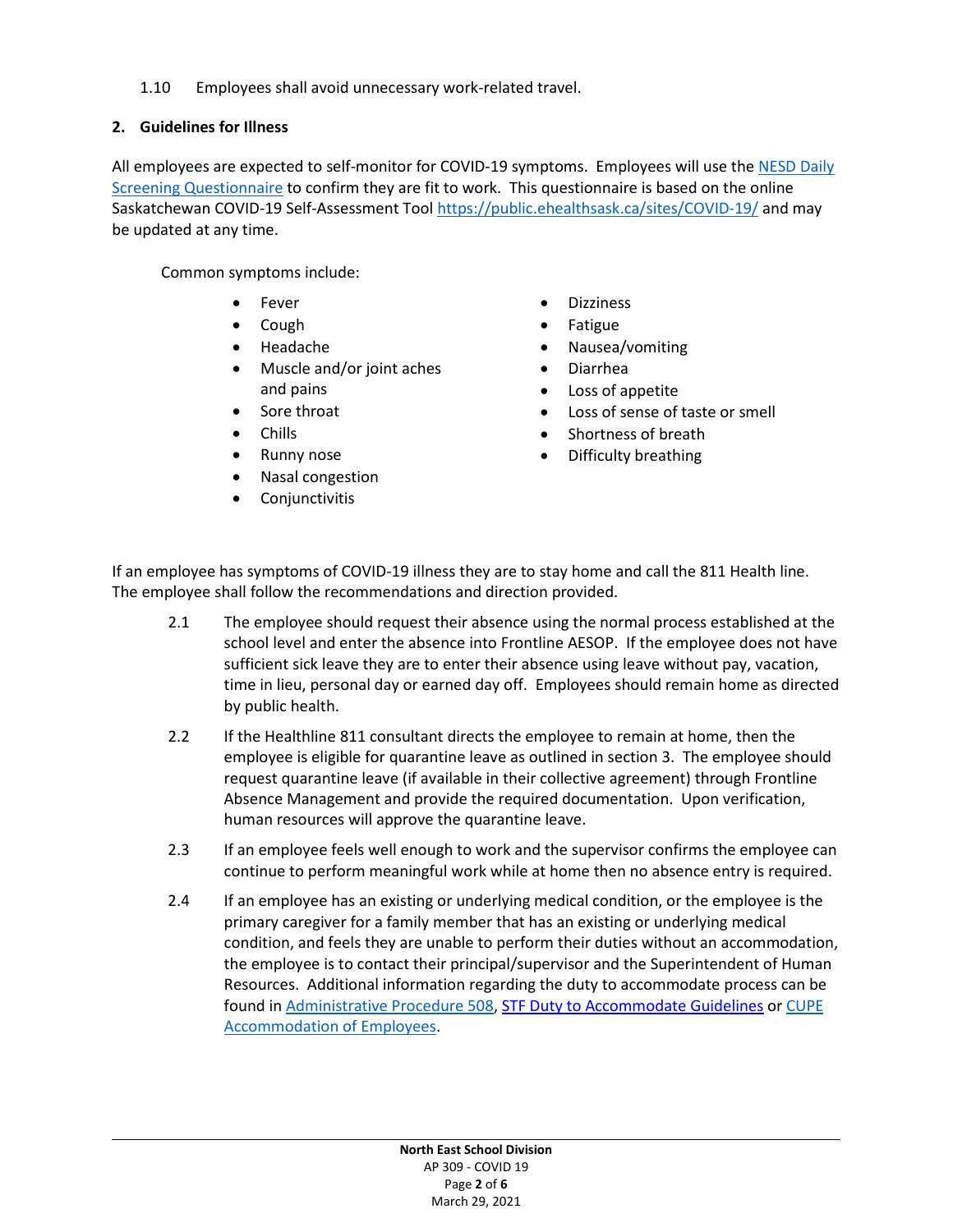## **3. Public Health Orders**

All employees will follow the directives outlined in the most recent Public Health Order available at [www.saskatchewan.ca/coronavirus.](http://www.saskatchewan.ca/coronavirus) A medical health officer refers to a public health officer designated as such under The Public Health Act, 1994. Family doctors and other medical personnel are not medical health officers and do not have the authority and cannot order mandatory self-isolation.

Employee's eligible for quarantine leave (documentation will be required) may access it as follows:

- Employees that have been identified by a Medical Health Officer as **having COVID-19.**  The employee shall not return to work until such time as a Medical Health Officer determines that they no longer pose a public health threat;
- Employees that have been identified by a Medical Health Officer as a **close contact of a person or persons with COVID-19.** The employee shall not return to work for 14 days from the date of last having been exposed to COVID-19, or upon approval from public health;
- Employees **who are household members of someone who has COVID-19 symptoms** and who become symptomatic. The employee shall not return to work for 14 days after becoming symptomatic, or upon approval from public health; and
- Until further notice, staff who have **out-of-Canada travel** scheduled should cancel travel plans (as identified by the Government of Canada). In the event that the staff member considers travel to be essential, contact with the Superintendent of Human Resources is required prior to travel. Employees who choose to travel outside of Canada and are subject to the mandatory 14-day self-isolation period upon their return to Canada will not have access to sick or quarantine leave during the self-isolation period.

If the documentation provided by the employee is not clear or if the division has reasonable doubts or concerns about any of the documentation provided by the employee, the division may require further details or confirmation of the documentation.

### **4. Additional Health Supports**

- 4.1 Healthline 811 (All Staff)
- 4.2 Member and Family Assistance Program (STF members) 1-833-485-4245
- 4.3 Employee Family Assistance Program (CUPE and Teamster Members, Non-union Staff and Out of Scope Staff) 1-833-515-0766 (effective September 1, 2020).

### **5. COVID-19 Vaccination**

5.1 The North East School Division strongly encourages all employees eligible to receive the COVID-19 vaccination do so at the time permitted by the Saskatchewan COVID-19 Vaccine Delivery Strategy.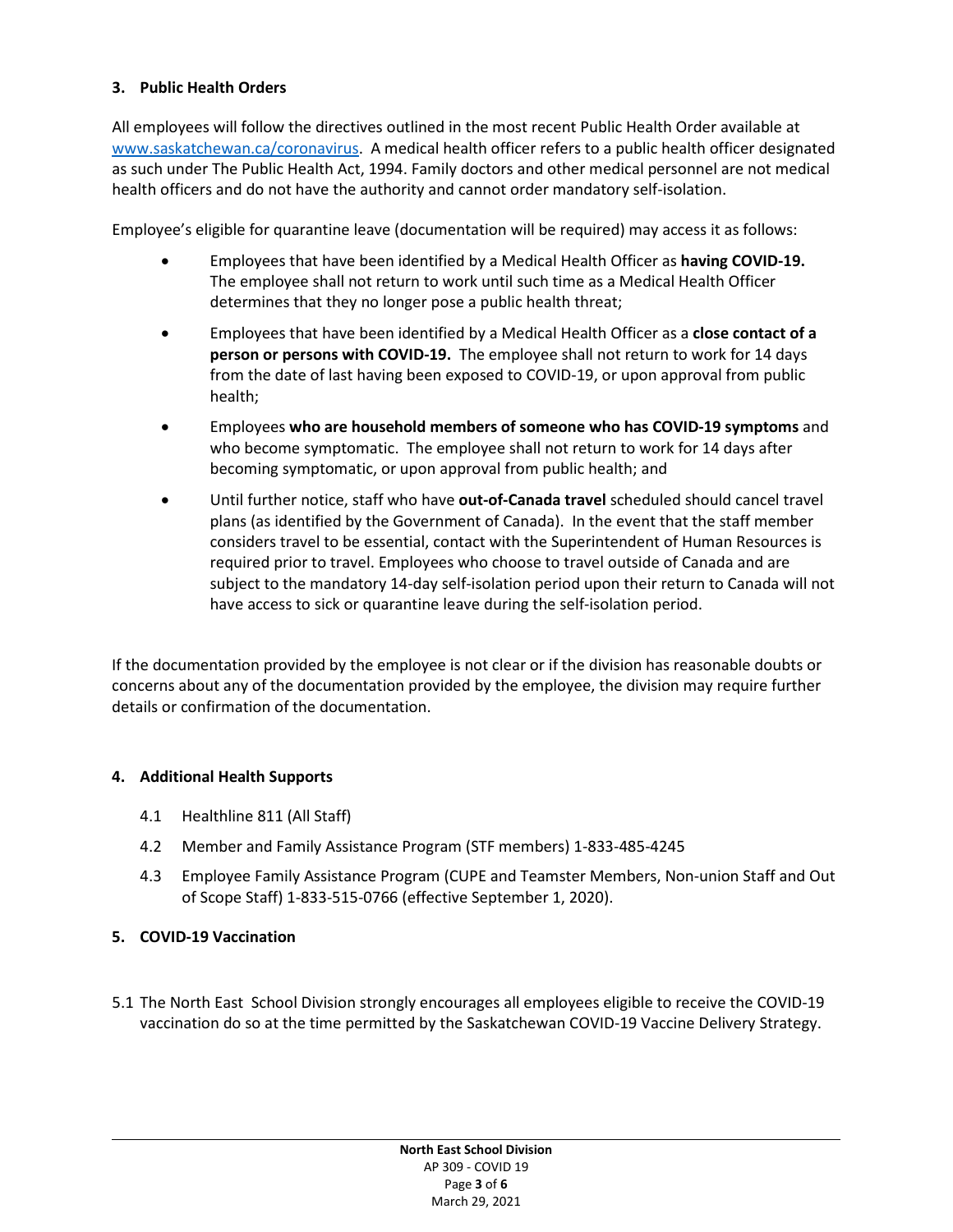- 5.2 Effective March 18, 2021, amendments to *The Occupational Health and Safety Regulations, 2021 (section* 6-22.1, Special Vaccination Leave) establishes that during the pandemic, workers are entitled to up to three consecutive hours of leave to receive a COVID-19 vaccination.
- 5.3 Employees are asked to schedule COVID-19 vaccination appointment times outside of scheduled work hours to the best of their ability. Should time away from work be required, employees are expected to:
	- 5.3.1 Contact their Administrator/ Manager to discuss the time required away from the workplace in order to ensure operational considerations are met.
	- 5.3.2 Replacement needs will be determined by the Administrator/ Manager.
	- 5.3.3 Enter the absence into Frontline Absence Management selecting "Med Appt COVID Vac" leave for the time required to be away, up to three (3) hours. The employee should indicate the location of the appointment in the comment section.
	- 5.3.4 The new "Med Appt COVID Vac" is a new leave that does not impact any accrued existing leaves (i.e. sick leave, pressing matters, etc).
	- 5.3.5 Only one paid "Med Appt COVID Vac" request per employee will be approved. Time may not be split between two separate appointments. If an employee is required to get a subsequent COVID-19 vaccination, employees can book time away from work per the regular process for medical appointments. Enter time in Frontline Absence Management as "Sick/Med – Medical Appt".
	- 5.3.6 Any employee requiring more than three (3) hours away from work shall discuss the needs with their Administrator/ Manager and receive prior approval from the Superintendent of Human Resources.

# **6. Guidelines for Work Refusals**

Section 3-31 of *The Saskatchewan Employment Act* states that an employee may refuse to perform any particular act or series of acts at a place of employment if the employee has reasonable grounds to believe that the act or series of acts is unusually dangerous to the employee's health or safety or the health or safety of any other person at the placement of employment until:

- i. Sufficient steps have been taken to satisfy the employee otherwise; or
- ii. The occupational health committee has investigated the matter and advised the employee otherwise.
- 6.1 An employee's right to refuse to perform work as a result of COVID-19 will be contingent upon factors including (but not limited to) the following:
	- i. the state of the COVID-19 situation in the employee's particular community and workplace at the time the refusal to work is being exercised;
	- ii. the age and health of the specific employee;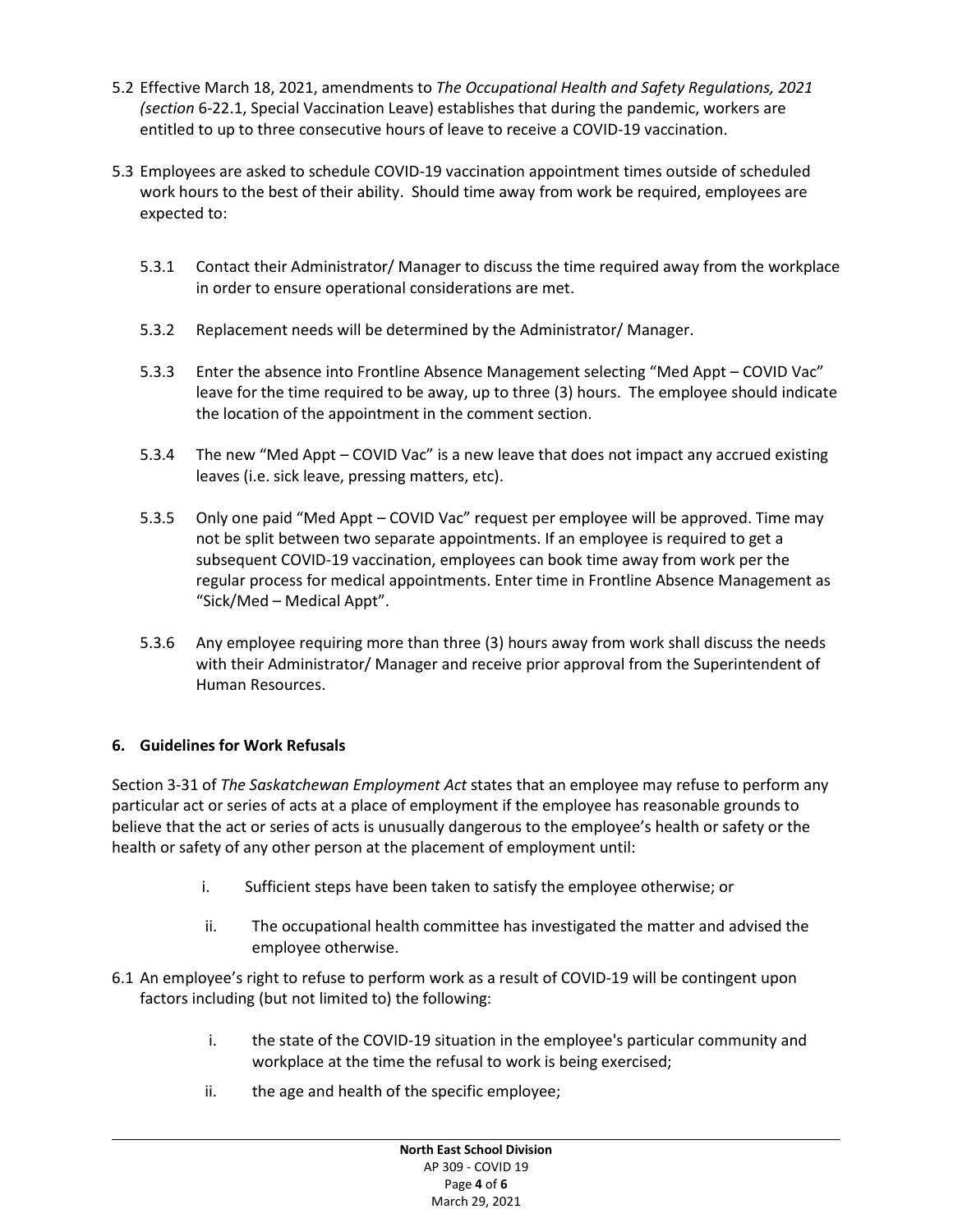- iii. the type of workplace where the employee usually performs their functions;
- iv. the specific field of work and their normal duties or tasks;
- v. the measures adopted by the North East School Division schools to prevent the transmission of COVID-19, including workplace hygiene and personal protective equipment (PPE), where applicable;
- vi. whether or not there has been a diagnosed case of COVID-19 within the school community;
- vii. whether the employee or the circumstances fall in one of the legislative exceptions to the right to refuse unsafe work; and
- viii. any other factually relevant considerations in assessing whether there is a hazard, a risk or a danger.
- 6.2 If an employee has reasonable grounds to believe they have been asked to perform an unusually dangerous act, the employee shall notify their principal/supervisor, and the Superintendent of Human Resources.
- 6.3 The principal/supervisor should notify the local Occupational Health Committee of the refusal.
- 6.4 If an employee has refused to perform an act or series of acts pursuant to section 3-31, the employer shall not request or assign another employee to perform that act or series of acts unless that other employee has been advised by the principal/ supervisor, in writing, of:
	- i. the refusal and the reasons for the refusal;
	- ii. the reason or reasons the employee being assigned or requested to perform the act or series of acts may, in the employer's opinion, carry out the act or series of acts in a healthy and safe manner; and
	- iii. the right of the employee to refuse to perform the act or series of acts pursuant to section 3-31.
- 6.5 Following notification, the school OHS committee will investigate the concern and communicate the decision (the vote must be unanimous for or against the refusal) to the employee, principal/supervisor and Human Resources. The OHS Committee should consider the following questions:
- 6.5.1 Does the employee have an underlying health concern that puts them at a greater risk if infected?
- 6.5.2 Are the job duties being assigned outside the normal duties or tasks of the position?
- 6.5.3 Has the workplace implemented strategies in alignment with the most recent Re-open Saskatchewan guidelines for educational institutions and current Public Health Orders for that type of workplace?
- 6.5.4 Is the workplace unsafe even with increased hygiene and personal protective equipment?
- 6.5.5 Does the workplace have an employee or student who has been diagnosed with COVID-19?
- 6.5.6 Are there any other factually relevant considerations in assessing whether there is a hazard, a risk or a danger?